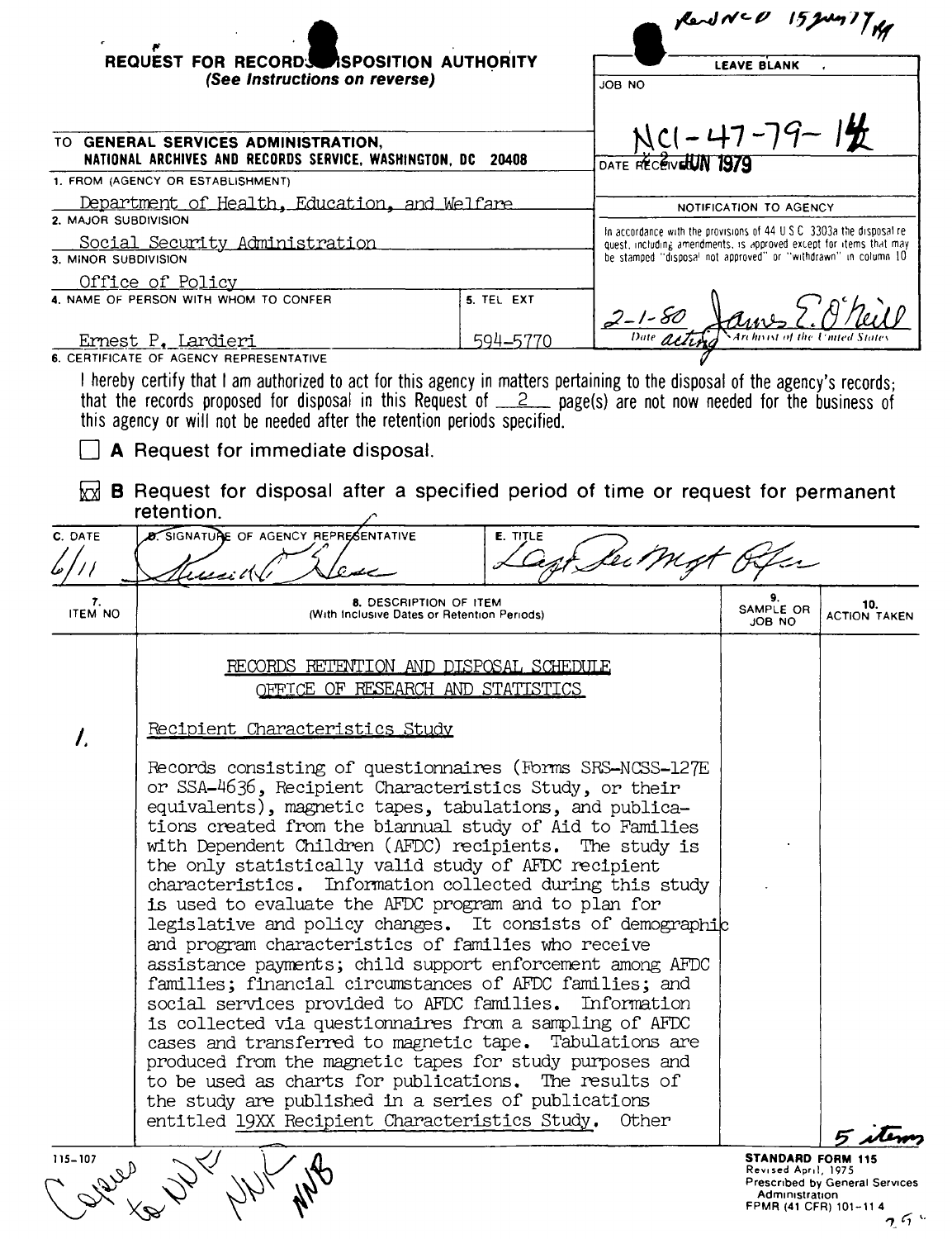



 $Us$  Standard Form 115 (obtainable from supply depots of the Federa Supply Service. General Services Administration) and the continuation sheet Standard Form 115a (obtainable from the Records Disposition Division. Office of Federal Records Centers. National Archives and Records Service. Washington. D.C. 20408) to obtain authority to dispose of records or to request permanent retention of records. Detach the fifth copy from the set and keep as your reference copy. Submit the first four copies of the set to the National Archives and Records Service. One copy will be returned . to the agency as notification of items that are authorized for disposal. Items withdrawn or not approved for disposal will be so marked. . Each SF 115 requiring Comptroller General concurrence must be accompanied by a notification of approval from GAO.

## *Specific Instructions:*

*Entries I.* 2. *and* 3 should show what agency has custody of the records that are identified on the form. and should contain the name of the department or independent agency. and its major and minor subdivisions.

*Entries* 4 *and* 5 should help identify and locate the person to whom inquiries regarding the records should be directed.

*Entry* 6 should be signed and dated on the four copies by the agency representative. The number of pages involved in the request should be inserted.

Box A should be checked if the records may be disposed of immediately. Box B should be checked if continuing disposal authority is requested or if permanent retention is requested. Only one box may be checked.

*Entry* 7 should contain the numbers of the items of records identified on the form in sequence. i.e.. 1.2.3.4. etc.

*Entry* 8 should show what records are proposed for disposal.

Center headings should indicate what office's records are involved if all records described on the form are not those of the same office or if they are records created by another office or agency.

An identification should be provided of the types of records involved if they are other than textural records. for example. if they are photographic records. sound recordings. or cartographic records.

An itemization and accurate identification should be provided of the series of records that are proposed for disposal or retention. Each series should comprise the largest practical grouping of separately organized and logically related materials that can be treated as a single unit for purposes of disposal. Component pans of a series may be listed separately if numbered consecutively as 1a, 1b, etc., under the general series entry.

A statement should be provided showing when disposal is to be made of the records. thus:

If immediate disposal is requested of past accumulations of records. the inclusive dates during which the records were produced should be stated.

If continuing disposal is requested for records that have accumulated or will continue to accumulate. the retention period may be expressed in terms of years. months. etc .. or in terms of future actions or events. A future action or event that is to determine the retention period must be objective and definite. If disposal of the records is contingent upon their being microfilmed. or otherwise reproduced or recorded on machine readable media. the retention period should read: "Until ascertained that reproduced copies or recordings have been made in accordance with GSA regulations and are adequate substitutes for the paper records." Also. the provisions of FPMR § 101-11.5 should be observed.

*Entry* 9 should be checked if samples are submitted for an item. However. samples of the records are not required unless they are requested by the NARS appraiser. If an item has been previously submitted. the relevant job and item number should be entered.

*Entrv 10* should be left blank.

. . . .

. . **. .** . **.** 

| RLO, Office of Research and Statistics       |  |
|----------------------------------------------|--|
| tuen<br>SSA Records<br>Officer               |  |
|                                              |  |
|                                              |  |
| ¢<br>$\mathcal{L}^{\text{max}}$<br>$\bullet$ |  |
| $\bullet$                                    |  |
|                                              |  |

*I*